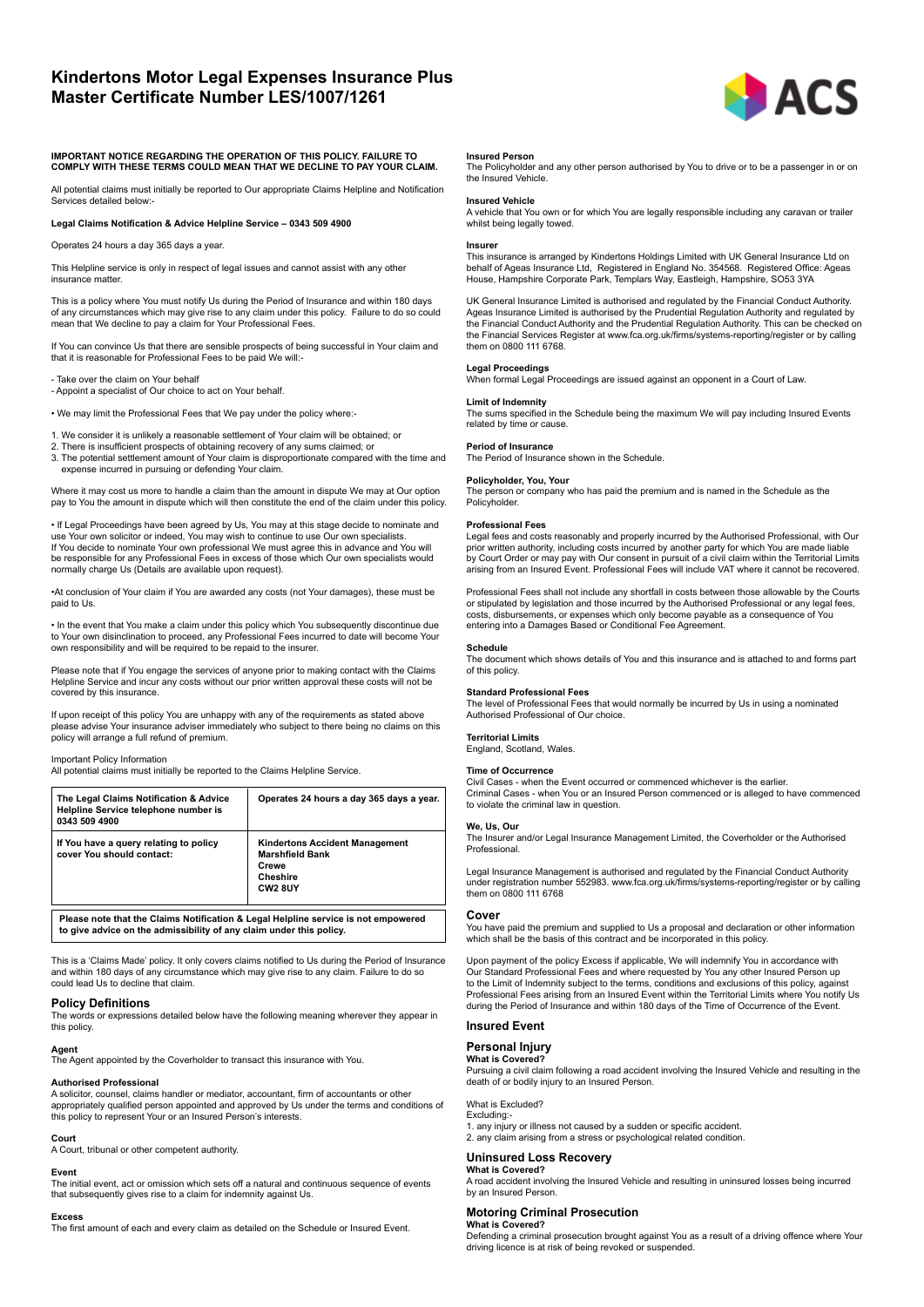# **What is Excluded?**

#### Excluding:

- 1. Any Professional Fees relating to an allegation that the Insured Person was in control of the
- vehicle whilst under the influence of alcohol or drugs (whether prescribed or otherwise). 2. Any claim where an Insured Person (not being the Policyholder) is driving under a 'driving other cars' extension to their motor insurance policy. 3. Claims arising out of the use of an Insured Vehicle by an Insured Person for racing,
- rallies,trials or competitions of any kind.
- 4. Travelling expenses, subsistence allowance, or compensation for absence from work in pursuit of an Insured Person's claim.
- 5. Any claim if an Insured Person has never held (or has been disqualified from holding or obtaining) a driving licence at the time of the Event.
- 6. Any Professional Fees relating to an allegation of violent behaviour.

# **General Policy Exclusions**

#### This insurance do

1. Professional Fees incurred:-

- a) in respect of any Event where the Time of Occurrence commenced prior to the commencement of the insurance.<br>b) where the Insured Person should
- where the Insured Person should reasonably have realised when purchasing this insurance that a claim under this insurance might occur.<br>
c) before Our written acceptance of a claim.
- before Our written acceptance of a claim.
- d) before Our approval or beyond those for which We have given Our approval. e) where You fail to give proper instructions in due time to Us or to the Authorised
- Professional.<br>f) where You are f) where You are responsible for anything which in Our reasonable opinion prejudices Your case.
- g) if You withdraw instructions from the Authorised Professional, fail to respond to the Authorised Professional, withdraw from the Legal Proceedings or the Authorised
- Professional refuses to continue to act for You. h) where You decide that You no longer wish to pursue Your claim as a result of disinclination. All costs incurred up until this stage will become Your Responsibility.<br>i) in respect of the amount in excess of Our Standard Professional Fees where You
- in respect of the amount in excess of Our Standard Professional Fees where You have elected to use an Authorised Professional of Your own choice<br>2. The pursuit continued pursuit or defence of any claim if We consider
- 2. The pursuit continued pursuit or defence of any claim if We consider it is unlikely a reasonable settlement will be obtained or where the likely settlement amount is disproportionate compared with the time and expense incurred.
- 3. Claims which are conducted by You in a manner different from the advice or proper instructions of Us or the Authorised Professional.
- 4. Appeals unless You notify Us in writing of Your wish to appeal at least six working days before the deadline for giving notice of appeal expires and We consider the appeal to have reasonable chance of success.
- 5. Any Professional Fees and expenses that could have been recovered under any other insurance except beyond the amount which would be payable under such insurance had this policy not been effected.
- 6. Damages, fines or other penalties You are ordered to pay by a Court, tribunal or arbitrator. 7. Claims arising from an Event arising from Your deliberate act, omission or
- misrepresentation. 8. Claims arising from:
	- a) Ionising, radiations or contamination by radioactivity from irradiated nuclear fuel or from any nuclear waste from the combustion of nuclear fuel.<br>b) Any radioactive, toxic, explosive or other hazardous properti
		- Any radioactive, toxic, explosive or other hazardous properties of any nuclear assembly or component thereof.
		- c) War, terrorism or any like or any associated risk.<br>d) Seepage, pollution or contamination of any kind.
		- Seepage, pollution or contamination of any kind.
	- e) Pressure waves caused by aircraft or other aerial devices.
- 9. Legal Proceedings outside the Territorial Limits and proceedings in constitutional international or supranational courts or tribunals including the European Court of Justice
- 
- and the Commission and Court of Human Rights. 10. A dispute which relates to any compensation or amount payable under a contract of insurance. 11. A dispute with Us not dealt with under the Arbitration Condition.<br>
12. An application for judicial review
- 
- 12. An application for judicial review.<br>13. Any Professional Fees incurred in
- 13. Any Professional Fees incurred in defending or pursuing new areas of law or test cases. 14. Any matter in respect of which an Insured Person is entitled to Legal Aid where Our liability shall be limited to the sum equal to any assessed income based contribution payable by the Insured Person towards Professional Fees incurred under the Crown Court Means Testing scheme where this applies.
- 
- 15. Any claim where Your motor insurer is entitled to repudiate Your motor policy or refuse indemnity.<br>16. Any claim where an Insured Person (not being the Policyholder) is driving under a 'driving<br>other cars' extension to 17. Claims arising out of the use of an Insured Vehicle by an Insured Person for racing, rallies,
- trials or competitions of any kind. 18. Travelling expenses, subsistence allowance or compensation for absence from work in
- pursuit of an Insured Person's claim. 19. Any claim if an Insured Person has never held (or has been disqualified from holding or
- obtaining) a driving licence at the time of the Event.
- 20. Claims made by an Insured Person against any authorised passenger in the Insured Vehicle.<br>21. Claims for passengers where there is a conflict of interest between You or the authorised Claims for passengers where there is a conflict of interest between You or the authorised driver and any other passenger(s).

# **Policy Conditions**

# **Alteration of Risk**

You shall notify Us immediately of any alteration in risk which materially affects this insurance.

# **Observance**

Our liability to make any payment under this policy will be conditional on You complying with the terms and conditions of this insurance.

#### **Claims**

You must tell Us in writing within 180 days about any matter, which could result in a claim being made under this policy, and must obtain in writing Our consent to incur Professional Fees.

We will give such consent if You can satisfy Us that there are sufficient prospects of success in pursuing or defending Your claim and that it is reasonable for Professional Fees to be paid and You have paid the Excess.

We may require (at Our discretion) You at Your expense to obtain the opinion of an expert or counsel on the merits of a claim or continued merits of a claim or Legal Proceedings. If We subsequently agree to accept or continue with the claim, the costs of such opinion will be covered.

# If after receiving a claim or during the course of a claim We decide that:-

- 1. Your prospects of success are insuffit<br>2. It would be better for You to take a di
- 2. It would be better for You to take a different course of action;<br>3. We cannot agree to the claim. We cannot agree to the claim.

We will write to You giving Our reasons and We will not then be bound to pay any further Professional Fees for this claim.

We may limit any Professional Fees that We will pay under the policy in the pursuit continued pursuit or defence of any claim:-

- 1. If We consider it is unlikely a reasonable settlement will be obtained or <br>2. where the likely settlement amount is disproportionate to the time and 2. where the likely settlement amount is disproportionate to the time and expense necessary
- to achieve a settlement; or<br>3. Where there are insufficient 3. Where there are insufficient prospects of obtaining recovery of any sums claimed. Alternatively where it may cost Us more to handle a claim than the amount in dispute We may at Our option pay to You the amount in dispute which shall be deemed to represent full and final settlement under this policy.

In the event that You make a claim under this policy which You subsequently discontinue due<br>to Your own disinclination to proceed, any legal costs incurred to date will become Your own<br>responsibility and will be required t

UK General Insurance Ltd is an Insurers agent and in the matters of a claim act on behalf of the **Insurer** 

#### **Representation**

We will take over and conduct in Your name the prosecution, pursuit, defence or settlement of any claim. The Authorised Professional nominated and appointed by Us will act on Your behalf and You must accept Our nomination.

If Legal Proceedings have been agreed by Us, You may nominate Your own Authorised Professional whose name and address You must submit to Us. In selecting Your Authorised Professional You shall have regard to the common law duty to minimise the cost for Your claim. Any dispute arising from this shall be referred to Arbitration in accordance with the Policy **Conditions** 

Where You have elected to use Your own nominated Authorised Professional You will be responsible for any Professional Fees in excess of Our Standard Professional Fees.

#### **Conduct of Claim**

- You shall at all times co-operate with Us and give to Us and the Authorised Professional evidence, documents and information of all material developments and shall attend upon the Authorised Professional when so requested at Your own expense.
- We shall have direct access at all times to and shall be entitled to obtain from the Authorised Professional any information, form, report, copy of documents, advice computation, account or correspondence relating to the matter whether or not privileged, and You shall give any instructions to the Authorised Professional which may be required for this purpose. You or Your Authorised Professional shall notify Us immediately in writing of any offer or payment into Court made with a view to settlement and You must secure Our written agreement before accepting or declining any such offer.
- 3. We will not be bound by any promise or undertaking given by You to the Authorised Professional or by either of You to any court, witness, expert or agent or other person without Our agreement.

#### **Recovery of Costs**

You should take all reasonable steps to recover costs charges, fees or expenses. If another person is ordered, or agrees, to pay You all or any costs charges, fees, expenses or compensation You will do everything possible (subject to Our directions) to recover the money and hold it on Our behalf. If payment is made by instalments these will be paid to Us until We have recovered the total amount that the other person was ordered, or agreed to pay by way of costs, charges or fees.

#### **Arbitration**

Any dispute between You and Us, which is not solved by the policy, will be governed by the laws of England and Wales and shall be referred to a single arbitrator who shall either be a solicitor or barrister on whom we both agree. If we cannot agree, one will be nominated by the Law Society. Where appropriate the dispute will be resolved on the basis of written submissions. The costs of resolving the dispute will be met in full by the party against whom the decision is made. If the decision is not clearly made against either party, the arbitrator shall have the power to apportion costs.

#### **Fraud**

We have the right to refuse to pay a claim or to void this insurance in its entirety if You make a claim which is in any respect false or fraudulent.

#### **Data Protection Act 1998**

The data supplied by You will only be used for the purposes of processing Your policy of insurance, including underwriting, administration and handling any claim which may arise. The data supplied will not be passed to any other parties other than those which We have mentioned herein.

It is important that the data You have supplied is kept up to date. You should therefore notify Us promptly of any changes. You are entitled upon the payment of an administration fee to inspect the personal data which We are holding about You. If You wish to make such an inspection, You should contact Legal Insurance Management Ltd, 1 Hagley Court North, The Waterfront, Brierley Hill, West Midlands, DY5 1XF.

We may respond to enquiries by the Police concerning Your policy in the normal course of their investigations. Where it is necessary to administer Your policy effectively or to protect Your interests or for fraud prevention and detection purposes, We may disclose data You have supplied to other third parties such as solicitors, other insurers, law enforcement agencies, etc.

#### **Contracts (Rights of Third Parties) Act 1999**

Unless expressly stated nothing in this insurance contract will create rights pursuant to the Contracts (Rights of Third Parties) Act 1999 in favour of anyone other than the parties to the insurance contract.

#### **Notices**

Any letter or notice concerning this insurance will be properly issued if it is sent to the last known address of the person intended to receive it.

# **Reasonable Care**

You must take all reasonable steps to prevent incidents that may give rise to a claim and to minimise the amount payable by Us.

# **Cancellation**

We hope You are happy with the cover this policy provides. However, if after reading this policy, this insurance does not meet with Your requirements, please return it to Your Agent within fourteen (14) days of issue and We will refund Your premium provided you have not submitted a claim.